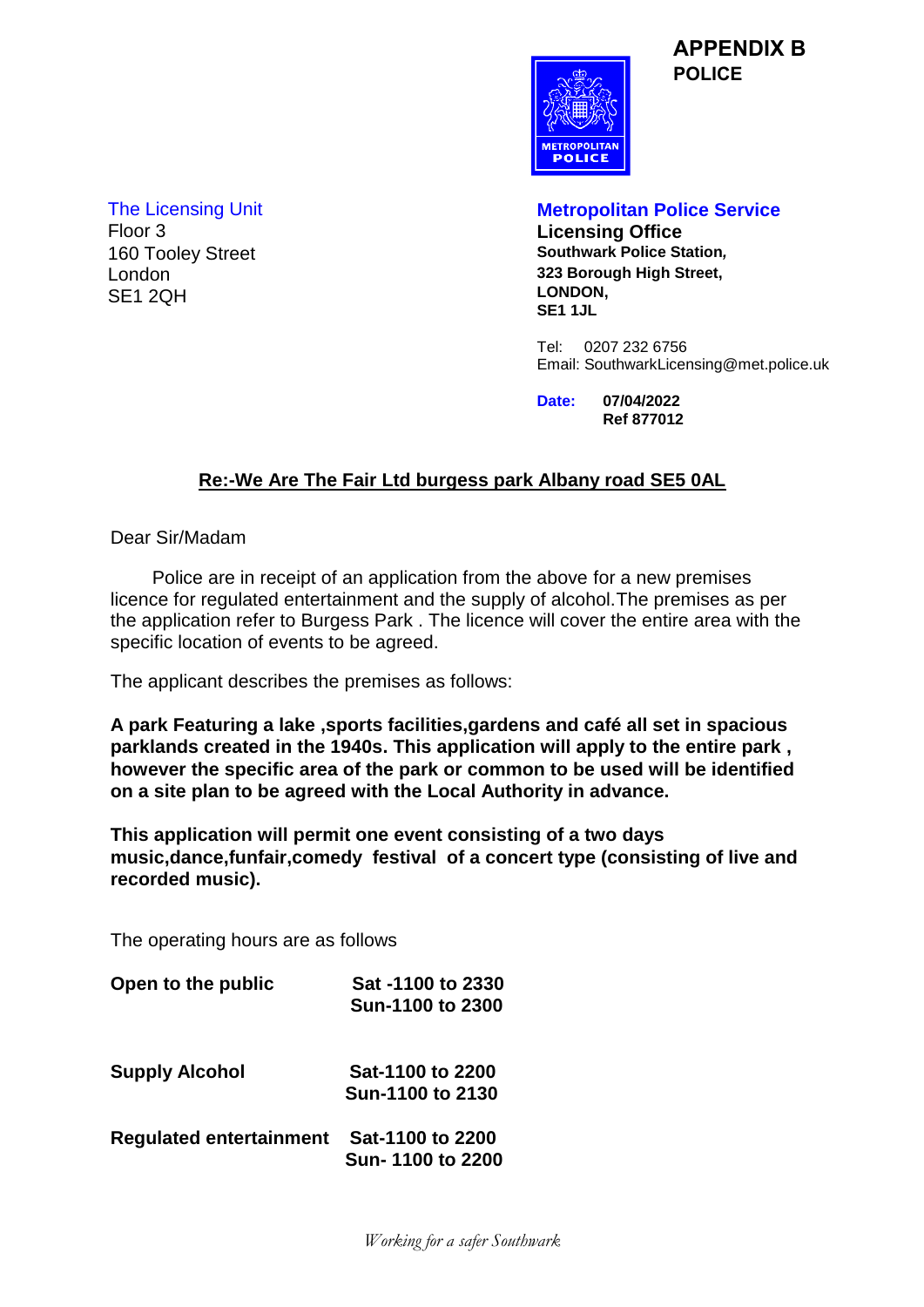The applicant has provided an operating schedule with a number of control measures to promote the licensing objectives and Police welcome this approach. I do however have some concerns that these measures do not go far enough at this stage , My concerns lay with the fact I have not seen any defined event management policy , the event is to be ticketed but does not say how these tickets will be sold ie ,internet or at a box office on site, timings and capacity is likely to have a negative impact on the prevention of crime and disorder licensing objective for the following reasons.

One of the control measures offered by the applicant is that the premises will be operated in line with the event management plan(13) as submitted. At the time of writing this report I have not had sight of the proposed management plan. It is therefore difficult to establish if the conditions on the premises licence application are sufficient to promote the licensing objectives.

The applicant also refers to a written dispersal plan (14) within the operating schedule, this is something I have yet to have sight of.

The operating schedule refers to all events being for ticket holders only (48) Clarification is required as to whether all tickets are purchased in advance or can be purchased on the gate. This could have a significant impact on the queuing of patrons awaiting entry to the premises. This could have a knock on effect with regard to public nuisance and the prevention of crime and disorder and potentially engage all of the licensing objectives.

This application includes the provision for the sale of alcohol on the premises only. Clarification is needed as to how the applicant intends to prevent patrons from leaving or the premises with alcohol purchased on sight. Patrons leaving with alcohol is highly likely to impact on the prevention of crime and disorder and/or public nuisance licensing objectives.

In conclusion, I have concerns that the licensing objectives have not sufficiently been addressed. The terminal hour for these events is outside of those recommended by Southwark's statement of licensing policy for outside areas. Without the dispersal policy or event management plan is it difficult to assess if the control measures within this application are sufficient. It is for this reason that I recommend that this application is refused.

Submitted for consideration.

Yours Sincerely

**PC Mark Lynch 2246AS**  Licensing Officer Southwark Police Licensing Unit 0207 2326756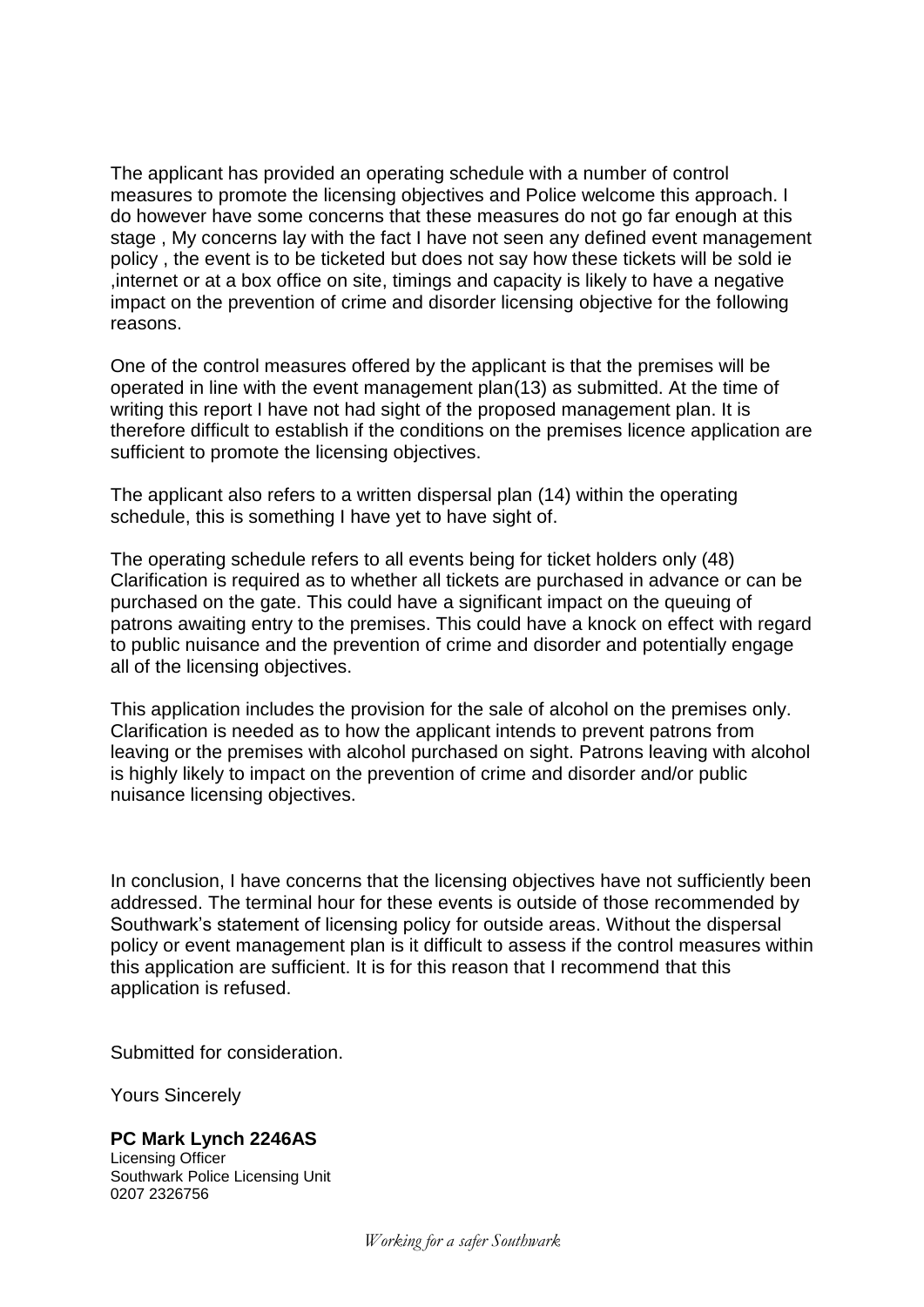## **MEMO: Licensing Unit**

| To    | <b>Licensing Unit</b>       | Date | 11 April 2022 |
|-------|-----------------------------|------|---------------|
| From  | Jayne Tear                  |      |               |
| Email | jayne.tear@southwark.gov.uk |      |               |

Subject Re: We are the Fair Limited, Burgess Park, London, SE5 0AL

- Application for a premises licence

I write with regards to the above application for a premises licence submitted by We Are The Fair Limited under the Licensing Act 2003, which seeks the following licensable activities:

- Films, (indoors and outdoors) on Saturday from 11:00 to 22:30 and on Sunday from 11:00 to 22:00
- Live music (indoors and outdoors) on Saturday from 11:00 to 22:30 and on Sunday from 11:00 to 22:00
- Recorded music (indoors and outdoors) on Saturday from 11:00 to 22:30 and on Sunday from 11:00 to 22:00
- Performance of dance on Saturday from 11:00 to 22:30 and on Sunday from 11:00 to 22:00
- Anything of a similar description to live music, recorded music and performance of dance (indoors and outdoors) on Saturday from 11:00 to 22:30 and on Sunday from 11:00 to 22:00
- Supply of alcohol (on the premises) on Saturday from 11:00 to 22:00 and on Sunday from 11:00 to 21:30
- Opening times on Saturday from 11:00 to 23:30 and on Sunday from 11:00 to 23:00
- **Non standards timings requested:** Licensable activities - Any Sundays prior to Bank Holiday Mondays will cease at 22:30 Opening times - Any Sundays prior to Bank Holiday Mondays will close at 23:30.

The premises is described within the application as a *'A park featuring a lake, sports facilities, gardens and cafe all set in spacious parklands created in the 1940's. This application will apply to the area defined on the attached plan. This application will permit 1 event per year, lasting for a maximum of 2 days'.*

My representation is based on the Southwark Statement of Licensing policy 2021 – 2026 and relates to the licensing objectives for the prevention of crime and disorder and the prevention of public nuisance.

The premises is situated in a residential area and under the Southwark Statement of Licensing policy 2021 - 2026 the appropriate closing times for events in outdoor premises is 22:00. Section 10 Paragraph 278 states: *'Date /hours of operation. It is suggested a finishing time of 22:00hrs is appropriate; however an earlier finish time may be requested subject to local circumstances'.* 

Based on the information provided with this application and to promote the licensing objectives I recommend to the licensing sub- committee to consider bringing the closing times in line with the appropriate hours in the licensing policy for this outside premises, and as such to also reduce the licensable activities to finish an hour before the closing times (this will allow an hour for dispersal of a possible 9999 patrons) as follows: